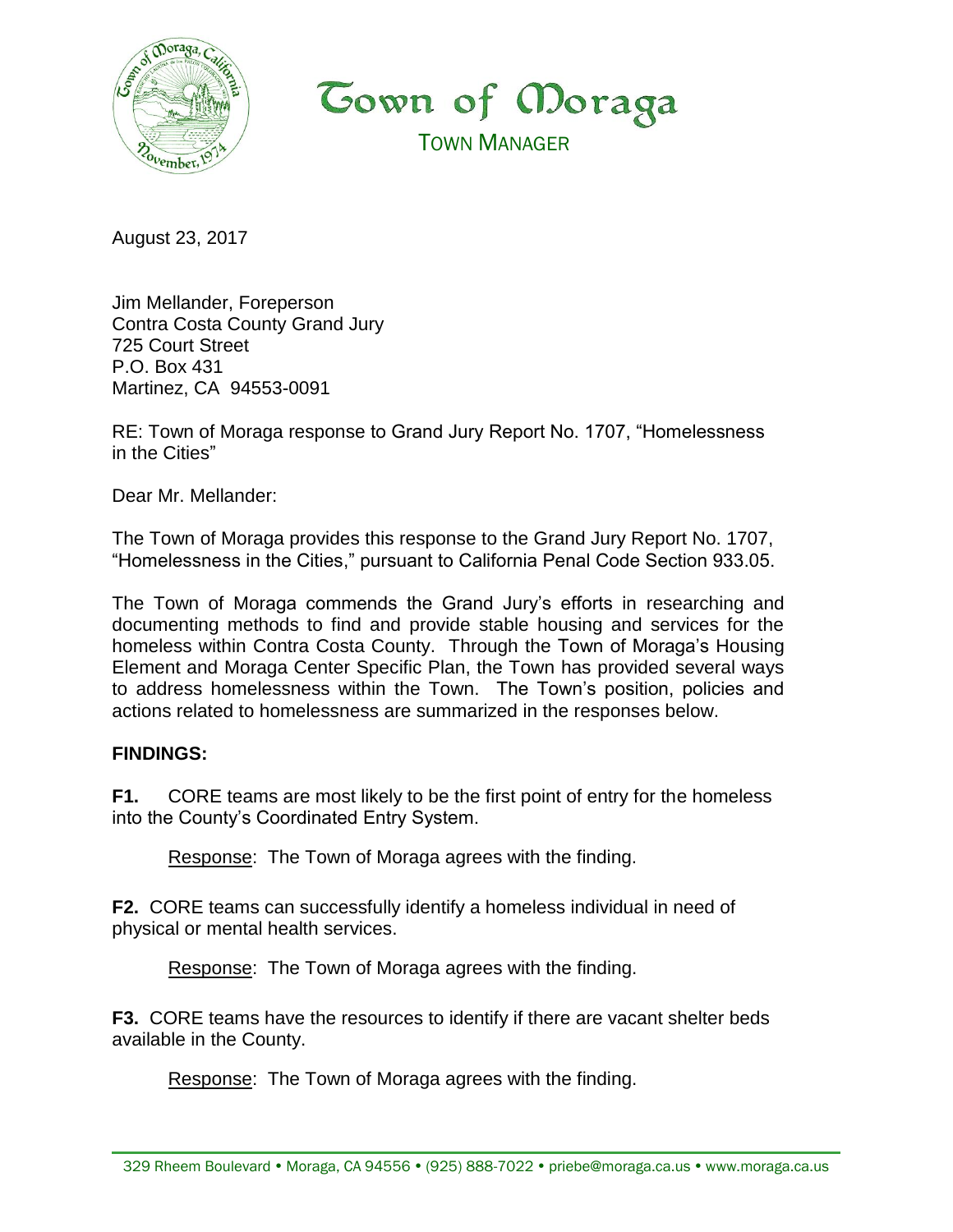**F5.** CORE teams build trust between the homeless and police departments.

Response: The Town of Moraga agrees with the finding.

**F9.** The cities of Antioch, Concord, Pittsburg, and Walnut Creek, which are in the CBDG Entitlement Cities, are the only cities in Contra Costa County that have an approved written homeless plan to end or reduce homelessness in their respective cities.

Response: The Town of Moraga agrees with this finding.

**F10.** The City appears to be in compliance with the California Housing Accountability Act.

Response: The Town of Moraga agrees with the finding.

## **RECOMMENDATIONS:**

**R1.** The City should consider establishing CORE teams either by partnering with one or more cities in the region or by funding its own team.

Response: The recommendation will not be implemented. The Contra Costa County Point in Time (PIT) counts for 2015 and 2016 did not identify homeless individuals within the Town of Moraga. A CORE team could be considered if the situation changes such that the Town experiences a substantial increase in homelessness. If a CORE team is formed, given the Town's small size and very limited fiscal resources, it is likely that the Town would explore a partnership with neighboring cities such Orinda and Lafayette. Due to the Town's limited services and staff, homeless outreach will be conducted through the Police Department who are most often out in the community and the first point of contact with homeless individuals.

**R2.** The City should consider providing incentives for developers to construct housing for extremely low income, very low income, and homeless populations.

Response: The recommendation has been implemented. In 2010, as part of the Town adopting an update to the Housing Element and the Moraga Center Specific Plan (MCSP), a 20 Dwelling Unit per Acre (R-20) zoning district was established within the MCSP area to provide density consistent with State standards to allow for construction of housing for extremely low and very low income housing. The R-20 zoning district allows for a density bonus of up to 27 dwellings units per acre in accordance with Government Code Section 65915 et seq. Housing for senior citizens may have a maximum density of 30 residential units per acre plus an additional three dependent senior residential units. The number of senior residential units per acre may be increased by a ratio of three dependent senior residential units for each reduction of one residential unit per acre below the 30 permitted, up to a maximum of nine such dependent senior residential units per acre.